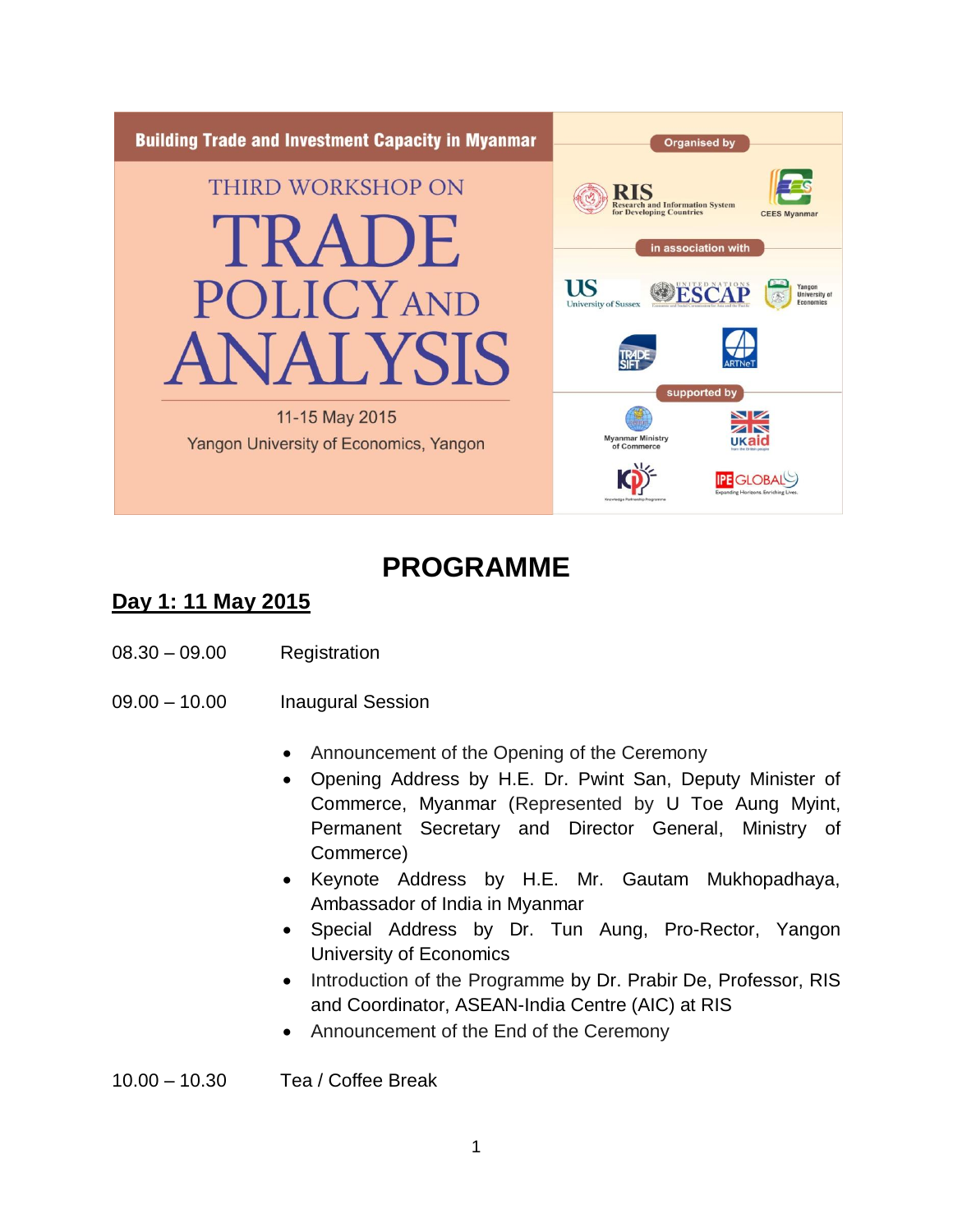| $10.30 - 11.30$ | International Trade I: Trade and Specialisation – Peter Holmes                                                  |
|-----------------|-----------------------------------------------------------------------------------------------------------------|
| $11.30 - 12.30$ | International Trade II: Analysing Trade Policy Choices, Major Issues<br>and Empirical Approaches - Peter Holmes |

12.30 – 13.30 Lunch Break

#### **Module I. Analysing International Trade Policy & Regionalism** – Peter Holmes and Matteo Sandi

| $13.30 - 13.45$ | Background and course set-up                                          |
|-----------------|-----------------------------------------------------------------------|
| $13.45 - 14.45$ | Session C1: Introduction to TradeSift and Principles of Trade         |
| $14.45 - 15.00$ | Tea / Coffee Break                                                    |
| $15.00 - 16.00$ | Session TS1: Demonstration of Basic TS Operations                     |
| $16.00 - 17.00$ | Hands on: Exercise 1: Basic TS operations based on pre-loaded<br>data |

#### **Day 2: 12 May 2015**

| $09.00 - 10.00$ | Session C2: Trade Policy, the Sussex Framework and TradeSift |  |
|-----------------|--------------------------------------------------------------|--|
|                 |                                                              |  |

- 10.00 10.15 Tea / Coffee Break
- 10.15 11.30 Session C3: TradeSift: Diagnostic Indicators I
- 11.30 12.30 Hands on: Exercise 2: Revealed Comparative Advantage
- 12.30 13.30 Lunch Break
- 13.30 14.45 Session C3 ctd: TradeSift: Diagnostic Indicators II
- 14.45 15.00 Tea / Coffee Break
- 15.00 16.00 Hands on: Exercise 3: Core Indicators
- 16.00 17.00 Group discussions to plan projects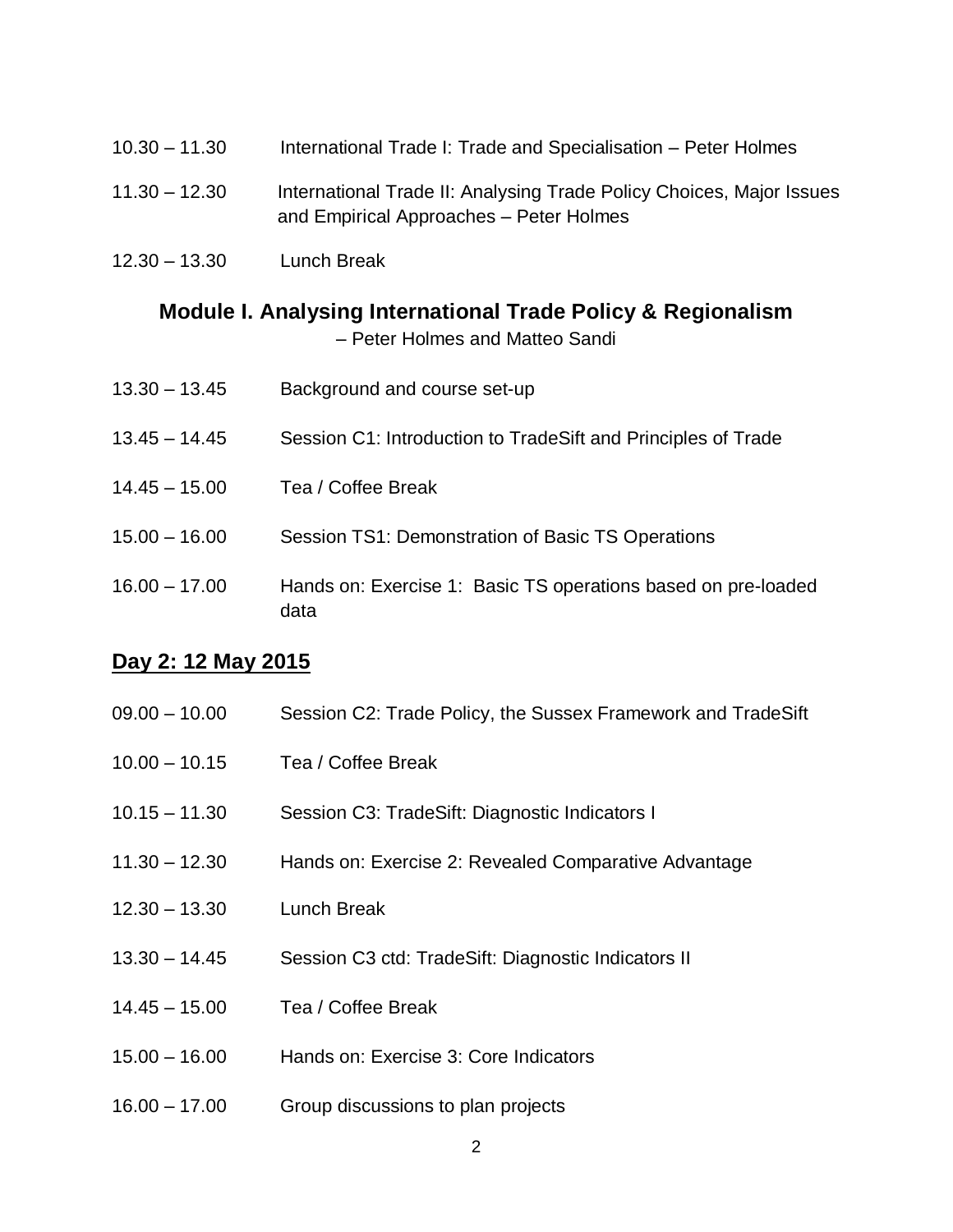#### **Day 3: 13 May 2015**

| $09.00 - 10.00$ | Session D1: Data Sources: Classification Schemes                     |
|-----------------|----------------------------------------------------------------------|
| $10.00 - 10.15$ | Tea / Coffee Break                                                   |
| $10.00 - 11.00$ | Session D2/3: Obtaining Trade and Tariff Data and use of Own<br>Data |
| $11.00 - 11.45$ | Session TS2: Advanced TS operations                                  |
| $11.45 - 12.30$ | <b>Project Work</b>                                                  |
| $12.30 - 13.30$ | Lunch Break                                                          |
| $13.30 - 14.45$ | <b>Project Work</b>                                                  |
| $14.45 - 15.00$ | Tea / Coffee Break                                                   |
| $15.00 - 15.45$ | <b>Project Work</b>                                                  |
| $15.45 - 17.00$ | Group presentations and Closure                                      |

#### **Day 4: 14 May 2015**

#### **Module II. Trade Policy Analytics**

- 09.00 10.00 Session 1. Regional Integration, Preferential Trade Policies and Agreements – Prabir De
- 10.00 10.15 Tea / Coffee Break
- 10.30 11.30 Session 2. International Trade Policy: A Working Perspective Doug Brooks
- 11.30 12.30 Session 3. Trade Cost, Supply Chain and Trade Facilitation Doug Brooks and Prabir De
- 12.30 13.30 Lunch Break